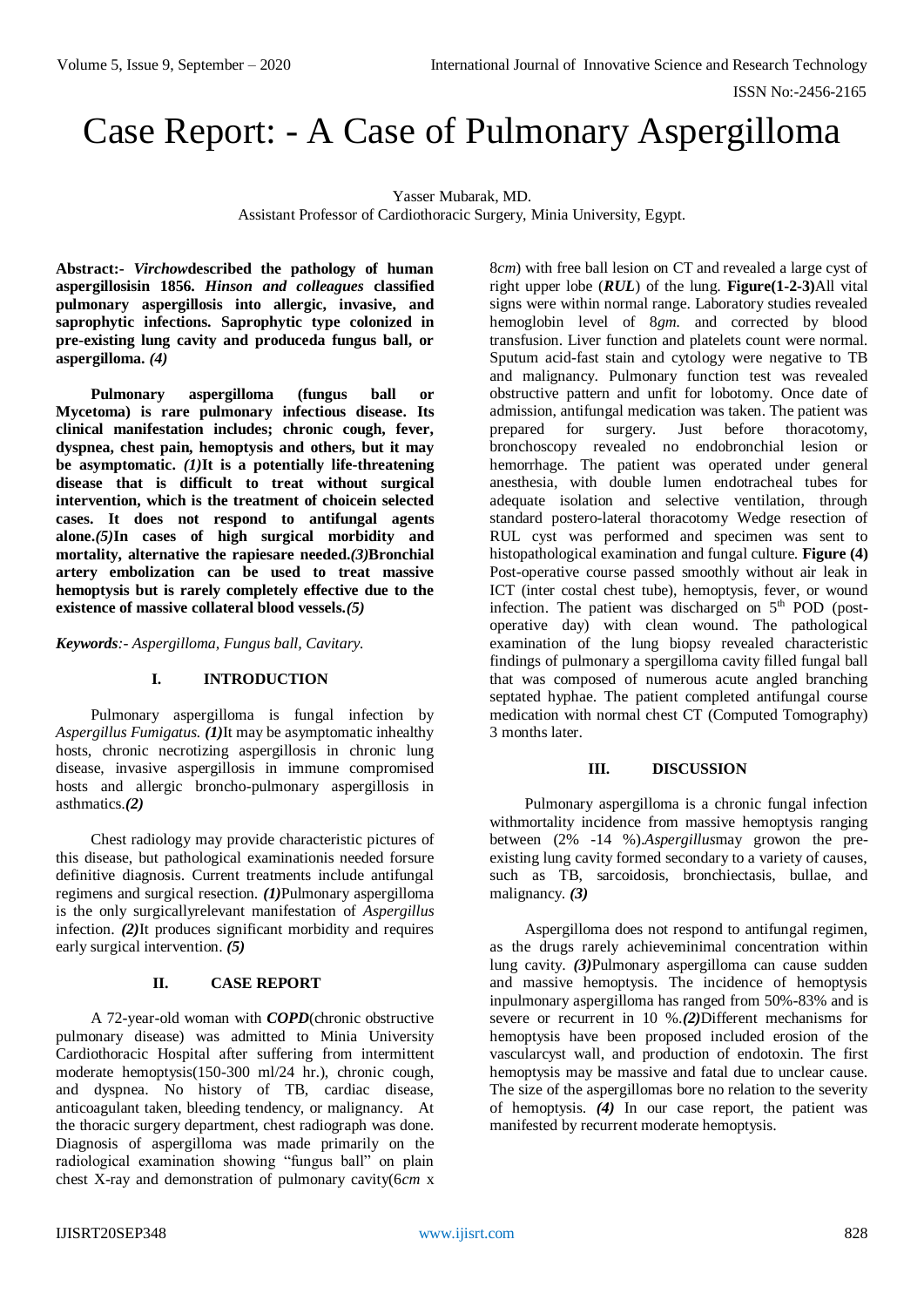ISSN No:-2456-2165

Surgery is the treatment of choice but may be impossible due to poor pulmonary function test. It has a mortality incidence between 7% -23 %.*( 3)* Pulmonary function test in our case was bad but provide possibility to wedge resection.

Aspergilloma was noted that upper lobes of lungs were the favoredsite of aspergillomas.*(2)* The upper lobes are the predominant sites of aspergillomas.*(4)*Also, mycetoma presented in RUL in our case.

Successful management of pulmonary aspergilloma needsboth surgery and perioperative drug therapy. Surgery offers symptomatic control and alsoimprovessurvival.*(2)*

Prophylactic resection of pulmonary aspergilloma was recommended because of the risk of massive hemoptysis and death. *(4)*A marked decline in mortality and morbidity due to surgery has led to its greater acceptance in recent years. *(2)*

Otherauthors recommended surgical resection only after hemoptysis has occurred. Some of patients have advanced chronic lungdisease to a degree that eliminates the surgical resection. So, surgical resection should be avoided because of the high incidence of postoperative complications. *(4)*

Simple aspergilloma is amenable to surgery and has low operative risk, if good pulmonary reserve is present, prior to surgery, but complex aspergilloma results in maximum post-surgical complications and even death. Preoperative pulmonary function test can indicate immediate outcome after surgery and on long term. *(5)*

Surgery is indicated in all cases, by some, to avoid life threatening hemoptysis, while others prefer surgery only in

symptomatic cases, due to high surgical morbidity and mortality (0-4.3%).*(5)*

The main goal of the surgical procedure is to resectcavitation near the pulmonary vessels and localized pulmonary diseaseto prevent fatalhemoptysis although limiting the parenchymal resectionas much as possible not to impair lung function.*(4)*

### **IV. CONCLUSION**

Pulmonary aspergilloma is a rare pulmonary infectious disease. Early diagnosis is based on radiological findings which may provide some clues. Surgical resection of symptomatic cases is important to prevent recurrence and massive hemoptysis. Surgical option is safe in selected case with appropriate pulmonary function. Immediate and late post-operative course is well.

#### **REFERENCES**

- [1]. **Chen W, Ming L, Ruey H, HuiC, Heng S**.A case of pulmonary aspergilloma and actinomycosis.*J Med Microbiol.*2011; 60: 543–46.
- [2]. **Himanshu P, Dewan R, Singh l, Gill S, and VaddadiS.** Surgical Treatment of Pulmonary Aspergilloma: A Seriesof 72 Cases.*Indian J Chest Dis Allied Sci*. 2007; 49: 23-27.
- [3]. **David R, Alain T, Paul M, Alex C, Elaine D, Gary A.**Bronchoscopic Removal of a Large Intra-cavitary Pulmonary Aspergilloma.*Chest. 2013; 143(1): 238 – 41*.
- [4]. **Gerard B, Massimo M, Alain C, et al.** Surgical treatment ofpulmonaryaspergilloma: current outcome. *J Thorac Cardiovasc Surg.* 2000; 119:906-12.
- [5]. **Mayuri A, Anand P, Ashok T.** Case Report: Chronic cavitatory aspergilloma in an old emaciated patient with review of three cases.*Int Surg J. 2014;1(1):45-49*.



Fig  $(1)$ :- Chest CT is showing fungal ball in right lung